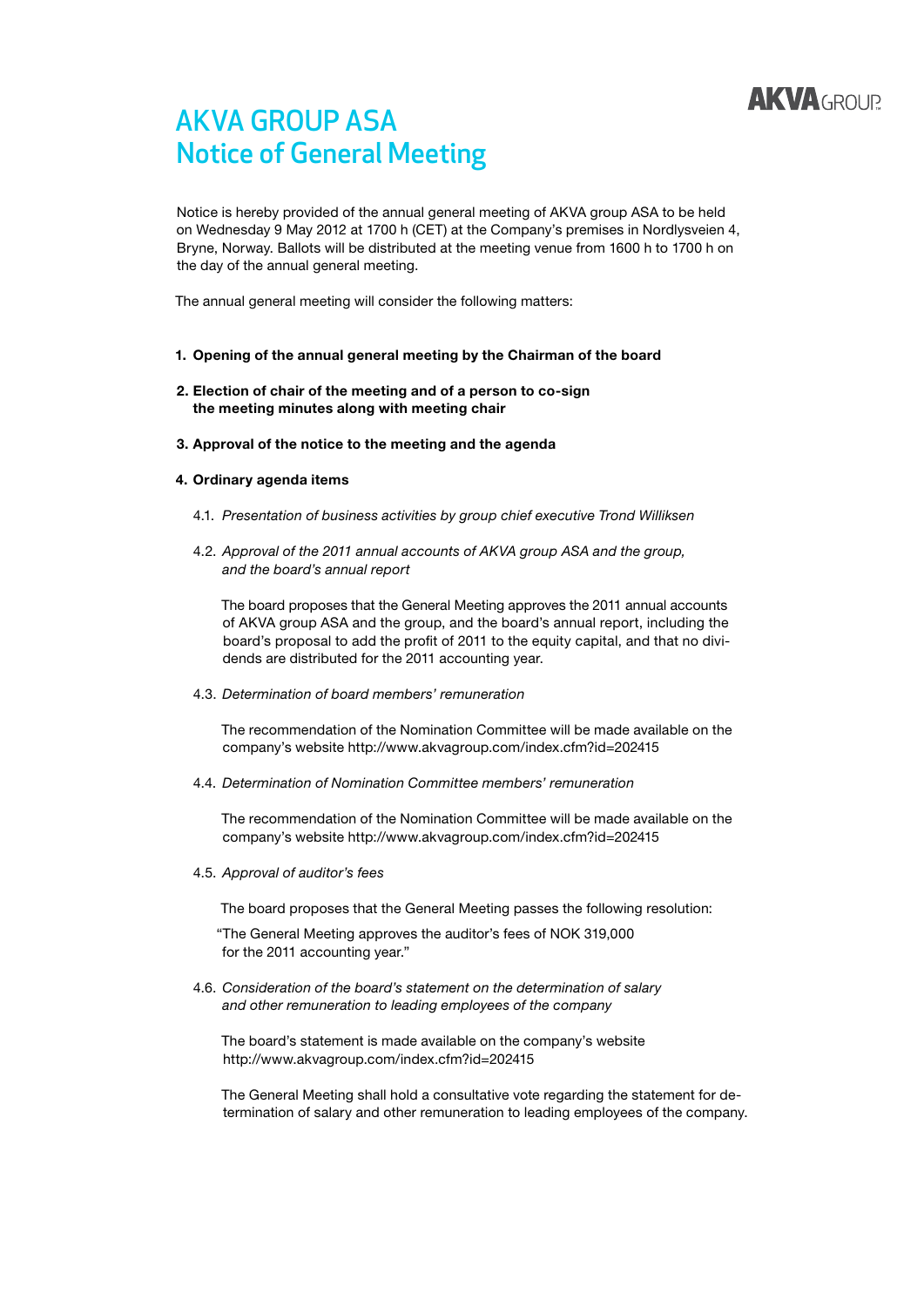The board's guidelines for the Company's share option program must be approved by the General Meeting.

The board proposes that the General Meeting passes the following resolution;

"1. The General Meeting adheres to the board's statement on the determination of salary and other remuneration to leading employees of the company.

2. The General meeting approves the board's guidelines for the Company's share option program"

4.7. Consideration of the board's statement on corporate governance in accordance with the Norwegian Accounting Act section 3-3 b

The company is obliged to give an account on corporate governance, in accordance with the Norwegian Accounting Act. The board's statement is included in the board's annual report for 2011. The company's general meeting shall consider the statement on the annual general meeting, in accordance with the Norwegian Public Limited Liability Company Act section 5-6. The board proposes that the General Meeting passes the following resolution;

"The General Meeting adhere to/sanction the board's statement on corporate governance, included in the annual report."

4.8. Election of board members

The recommendation of the Nomination Committee will be made available on the company's website http://www.akvagroup.com/index.cfm?id=202415.

4.9. Election of Nomination Committee members

The recommendation of the Nomination Committee will be made available on the company's website http://www.akvagroup.com/index.cfm?id=202415.

#### 5. Information about the board's proposal not to renew the board's authorization to increase the share capital

The authorization to increase the share capital expires on the date of the annual general meeting for 2012. The board is of the opinion that it is not necessary to extend the current authorization and has therefore not proposed a renewal of the authorization.

#### 6. Authorisation to purchase own shares

On the general meeting of 19 May 2011, the board was authorised to purchase the company's own shares up to a total nominal value of NOK 861,143. The authorisation is in force until the annual general meeting of 9 May 2012. In the opinion of the board, an extension of the authorization is necessary in order to be able to fulfil the company's share option program. The board proposes to extend the authorization and that the General Meeting passes the following resolution:

*The board is, pursuant to Section 9-2 to 9-4 of the Public Limited Companies Act, authorized to purchase and hold shares in the Company. The shares to be acquired under this authorization shall not be acquired at a higher value than market terms on a regulated market where the shares are traded.*

*This authorization may be used one or several times. The maximum face value of the shares which the Company may acquire pursuant to this authorization is in total NOK 1,291,715, which equals to approximately 5.0 % of the Company's share capital.*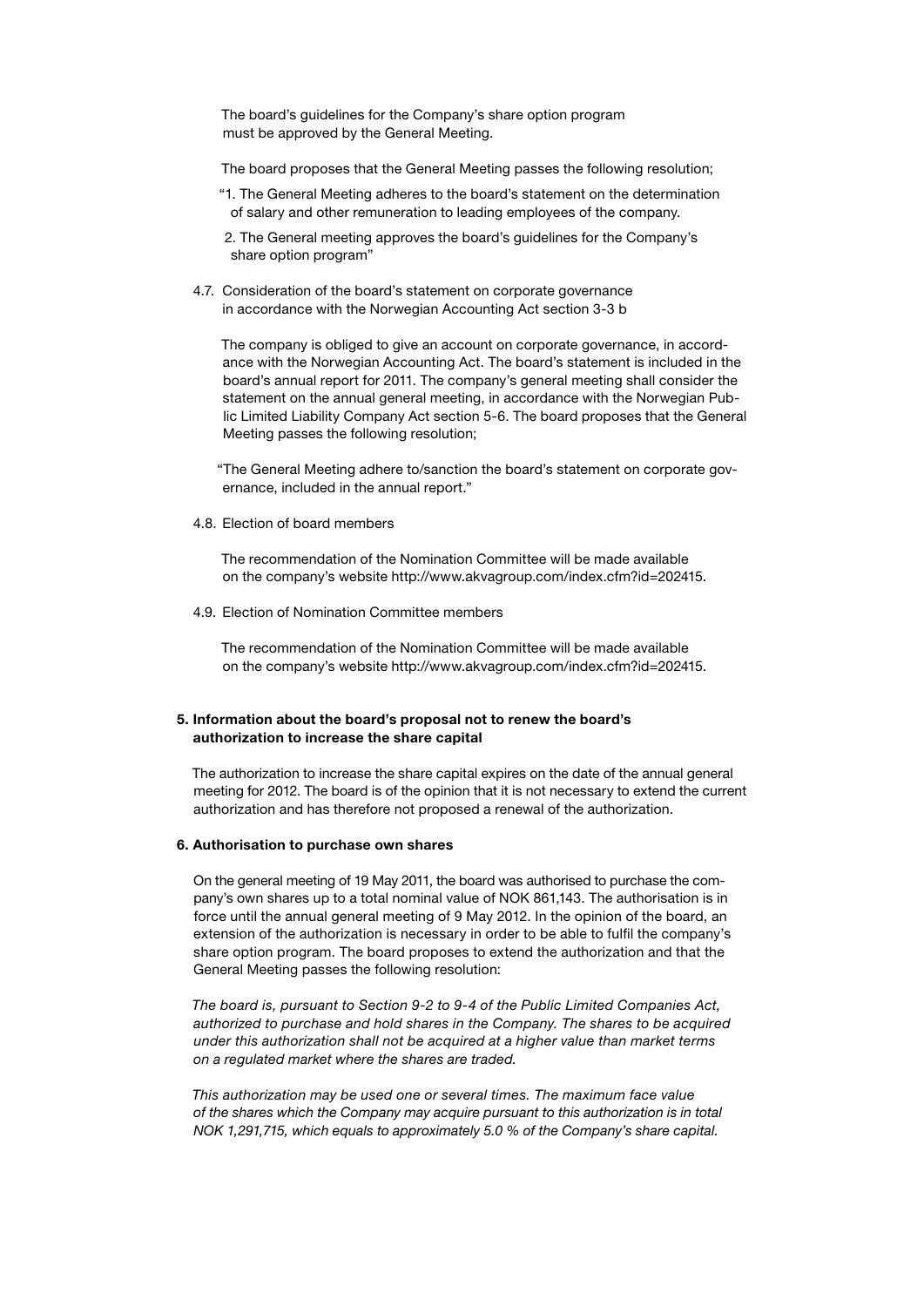*Acquisition of shares pursuant to this authorization may only take place if the Company's distributable reserves according to the most recent balance sheet exceed the remuneration for the shares to be acquired. The board is free to determine how the company's own shares will be acquired and sold, provided an acquisition under this authorization must be in accordance with prudent and good business practice, with due consideration to losses which may have occurred after the balance-sheet date or to such expected losses.*

*The authorisation shall be in force from the date of the general meeting until the annual general meeting in 2013, however, not later than until 3o June 2013. This authorization replaces the authorization to the board to purchase own shares, given by the General Meeting the 19 May 2011.*

\* \* \*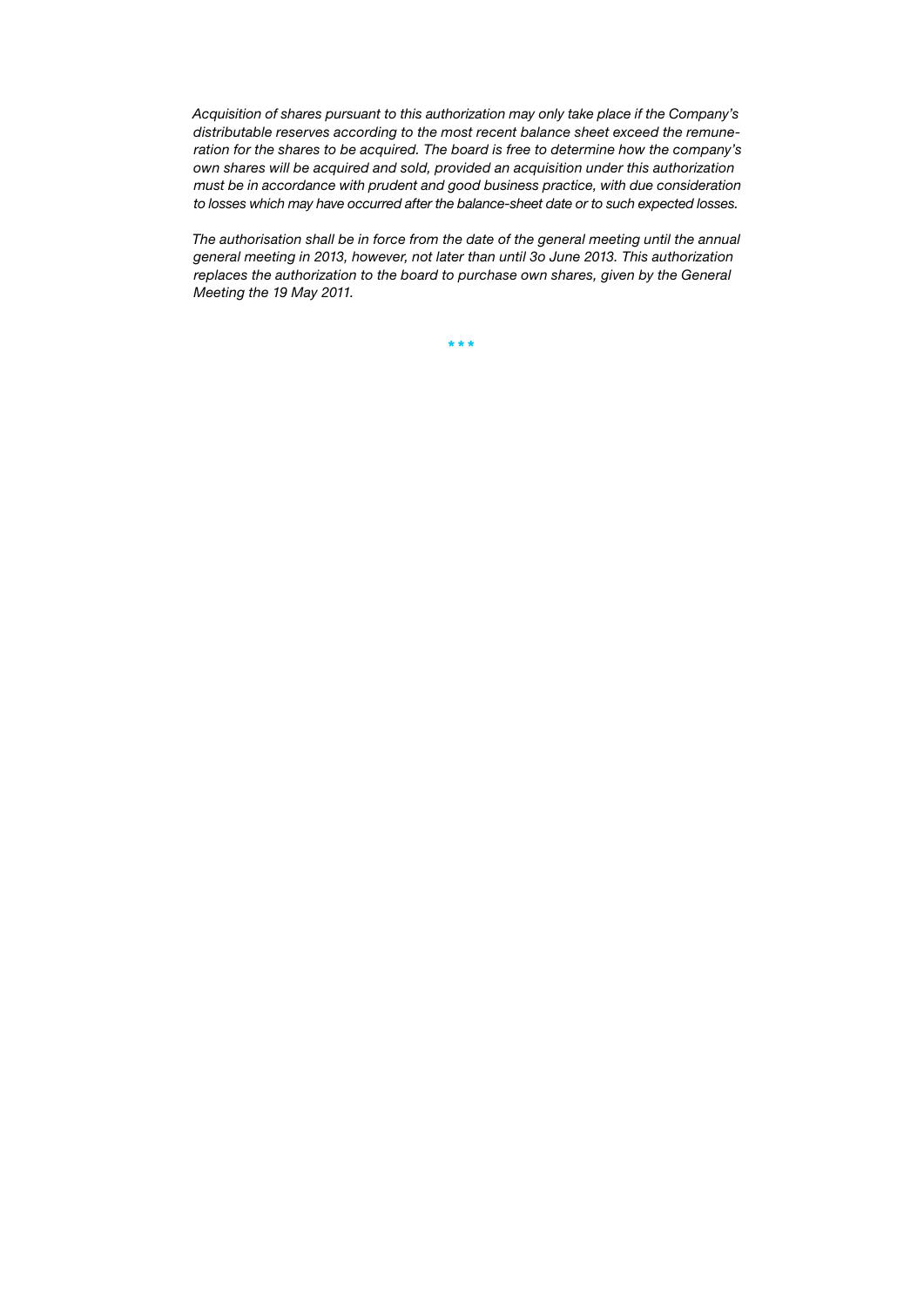#### The shares of the company and the right to vote for shares

The company's share capital is NOK 25,834,303 divided into 25,834,303 shares. Each share is entitled to one vote.

Each shareholder has the right to vote for the number of shares owned by the shareholder and registered on an account in the Norwegian Central Securities Depository (VPS) belonging to the shareholder at the time of the Annual General Meeting. If a shareholder has acquired shares and the share acquisition has not been registered with the Norwegian Central Securities Depository (VPS) at the time of the Annual General Meeting, voting rights for the acquired shares may only be exercised if the acquisition is reported to VPS and proven at the Annual General Meeting. In case of ownership transfer, the parties may agree that the seller can exercise the shareholder rights until the rights have been assumed by the acquirer.

Voting rights on shares registered in VPS accounts belonging to custodians, cf. the Public Limited Liability Companies Act § 4-10, may, from the company's point of view, not be exercised either by the beneficial owner or the custodian. However, the beneficial owner of the shares may exercise voting rights if he proves that he has taken the necessary actions to terminate the custodianship of the shares and that the shares will be transferred to an ordinary VPS account in the name of the owner. If the owner can prove that he has initiated such measures and that he has a real shareholder interest in the company, he may, in the opinion of the company, vote for the shares even if they are not yet registered in an ordinary VPS account.

#### The shareholders' rights

A shareholder cannot demand that new items are added to the agenda when the deadline for such request has expired, cf. § 5-11second sentence of the Public Limited Companies Act.

A shareholder has the right to make proposals for a resolution regarding the items which will be considered by the General Meeting.

A shareholder has the right to require the members of the Board of Directors and the General Manager to provide necessary information to the General Meeting that may influence the approval of the annual accounts and the annual report, items which have been presented to the shareholders for decision, the company's financial position, including information on other companies in which the company participates, and other items to be considered at the Annual General Meeting, unless the information requested may not be disclosed without causing disproportionate damage to the company.

If additional information is necessary, and an answer cannot be given at the Annual General Meeting, a written answer shall be prepared within two weeks from the date of the Annual General Meeting. Such answer shall be available to the shareholders at the company's premises and be sent to shareholders requesting the information. If the answer is considered material for evaluation of the circumstances mentioned in the previous paragraph, the answer should be sent to all shareholders with known address.

#### Registration of attendance to the Annual General Meeting

Shareholders who wish to participate at the Annual General Meeting, either in person or by proxy, must complete and submit the attached attendance form or the attached form of proxy, to AKVA group ASA, v/ Ragnhild Ree, Post box 271, Nordlysveien 4, 4349 Bryne and by fax (+47) 51 77 85 01. In case the shareholder is a legal entity, a certificate of registration must accompany the attendance form. Otherwise, the shareholder must bring a certificate of registration to the General Meeting. We kindly request that the attendance form is received by AKVA group ASA no later than Tuesday 8 May 2012, at 12:00 h local time, Bryne.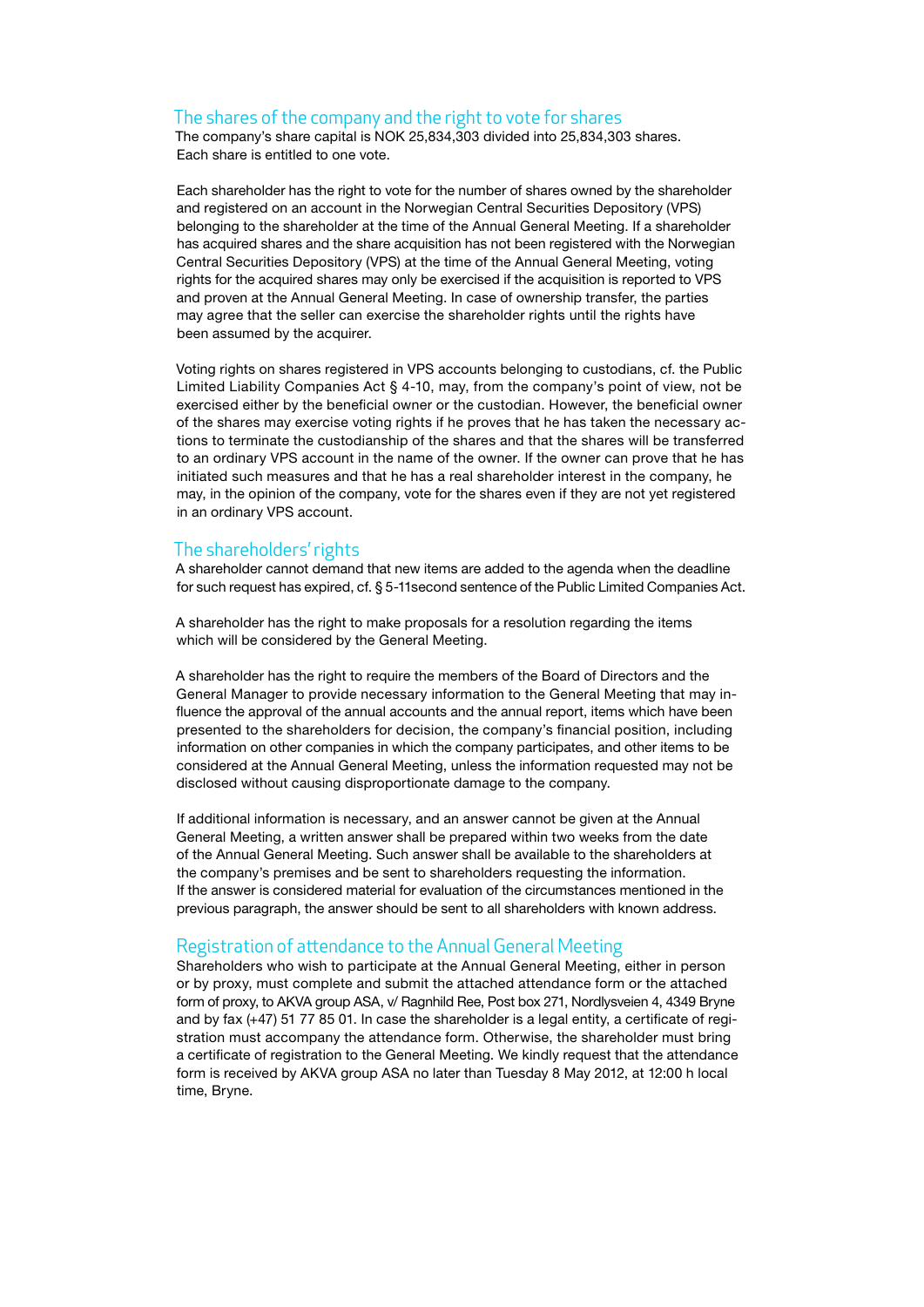#### Proxy

A shareholder, who is not present at the general meeting in person, may grant proxy to a nominated proxy holder. Any proxy form not naming any particular proxy holder will be deemed given to the chairman of the board or a person designated by him. Enclosed with the Notice of annual general meeting is a form for granting proxy. We kindly ask you to send the proxy by post to AKVA group ASA, v/ Ragnhild Ree, Post box 271, Nordlysveien 4, 4349 Bryne and by fax (+47) 51 77 85 01. In case the shareholder is a legal entity, a certificate of registration must be enclosed to the form of proxy. Online registration of proxy with voting instructions is not possible.

Shareholders may also grant proxy with voting instructions. A separate proxy form for such detailed voting instructions is enclosed with the Notice of annual general meeting. Proxy with voting instructions should be sent by post AKVA group ASA, v/ Ragnhild Ree, Post box 271, Nordlysveien 4, 4349 Bryne and by fax (+47) 51 77 85 01.

We kindly request that all proxies, with and without instructions, are received by AKVA group ASA no later than Tuesday 8 May 2012, at 12:00 h local time, Bryne. Proxies not received by the company within the deadline, must be presented at the general meeting in original (accompanied by a certificate of registration if the shareholder is a legal entity).

#### Documents and proposals for resolutions

In accordance with the article 8 of Articles of Association, documents which shall be handled at the general meeting is displayed on the company's website http://www.akvagroup.com/ index.cfm?id=202415, and are consequently not distributed together with the notice. Nevertheless, each shareholder has the right to have the documents sent to him or her free of charge, upon request to the company. Shareholders may request the documents from the company by e-mail rree@akvagroup.com or by post to AKVA group ASA, v/ Ragnhild Ree, Post box 271, Nordlysveien 4, 4349 Bryne. The company's website also displays the proposals for resolutions on the items on the agenda http://www.akvagroup.com/index. cfm?id=202415.

In accordance with section 5-12 (1) of the Norwegian Public Limited Liability Companies Act, the Chairman of the board, Amund Skarholt will open the general meeting.

\* \* \*

The Notice of the general meeting and additional information related to the general meeting is also available at the Company's website www.akvagroup.no

\* \* \*

17 April 2012 AKVA group ASA The Board of Directors

Enclosures: Enclosure 1: Notice of Attendance/Proxy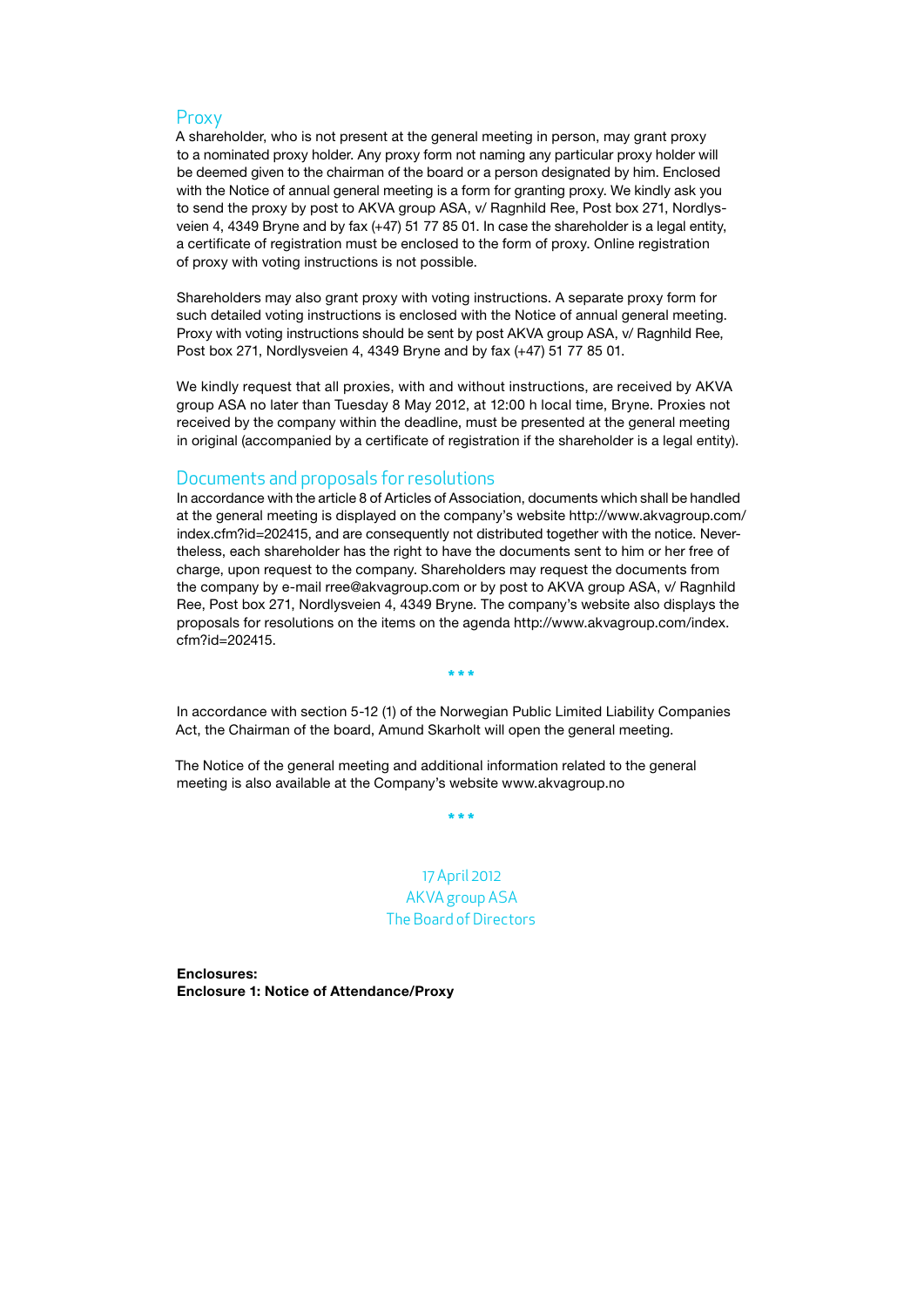# Attendance form, annual General Meeting

*Shareholders who wish to attend the annual general meeting of AKVA group ASA to be held 9 May 2012 at Bryne, must send this form by post to AKVA group ASA, v/ Ragnhild Ree, Post box 271, Nordlysveien 4, 4349 Bryne and by fax (+47) 51 77 85 01. The attendance form should be received by AKVA group ASA no later than 8 May 2012 at 12:00 h local time, Bryne. In case the shareholder is a legal entity, a certificate of registration must accompany the attendance form.* 

| it will be represented by:                                                     | In case the shareholder is a legal entity, |                                                                                          |  |  |  |  |  |
|--------------------------------------------------------------------------------|--------------------------------------------|------------------------------------------------------------------------------------------|--|--|--|--|--|
|                                                                                |                                            | Person who represents the entity<br>(to grant proxy, please use the form of proxy below) |  |  |  |  |  |
|                                                                                |                                            | (shareholders name in capital letters) will attend                                       |  |  |  |  |  |
| at AKVA group ASA's annual general meeting, 9 May 2012 at 18:00, and vote for: |                                            |                                                                                          |  |  |  |  |  |
|                                                                                | .                                          | own shares                                                                               |  |  |  |  |  |
|                                                                                |                                            | other shares in accordance<br>with enclosed proxy                                        |  |  |  |  |  |
| A total of                                                                     |                                            | shares                                                                                   |  |  |  |  |  |
| Place/date                                                                     |                                            | Shareholder's signature                                                                  |  |  |  |  |  |

### Proxy (without voting instructions)

This form of proxy is for proxy without voting instructions. A shareholder who wish to grant proxy with voting instructions, shall use the form on the next page. If you are not able to attend the annual general meeting, a nominated proxy holder can be granted your voting authority. Any proxy not naming proxy holder will be deemed given to the chairman of the board or a person designated by him. In case the shareholder is a legal entity, a certificate of registration must accompany the form of proxy.

We kindly ask you to send the proxy form by post to AKVA group ASA, v/ Ragnhild Ree, Post box 271, Nordlysveien 4, 4349 Bryne and by fax (+47) 51 77 85 01. The proxy should be received by AKVA group ASA no later than 8 May 2012 at 12:00 h.

|                                                                           | (shareholders name in capital letters) hereby |
|---------------------------------------------------------------------------|-----------------------------------------------|
| grants (tick of the right box, and fill out name of proxy, if applicable) |                                               |

 $\Box$ The chairman (or a person designated by him).

 $\Box$ 

 $\overline{a}$ 

Name of self-nominated proxy holder (Please use capital letters)

proxy to attend and vote at the AKVA group ASA's annual general meeting 9 May 2012 at 18:00 for my/our shares

 $\overline{a}$